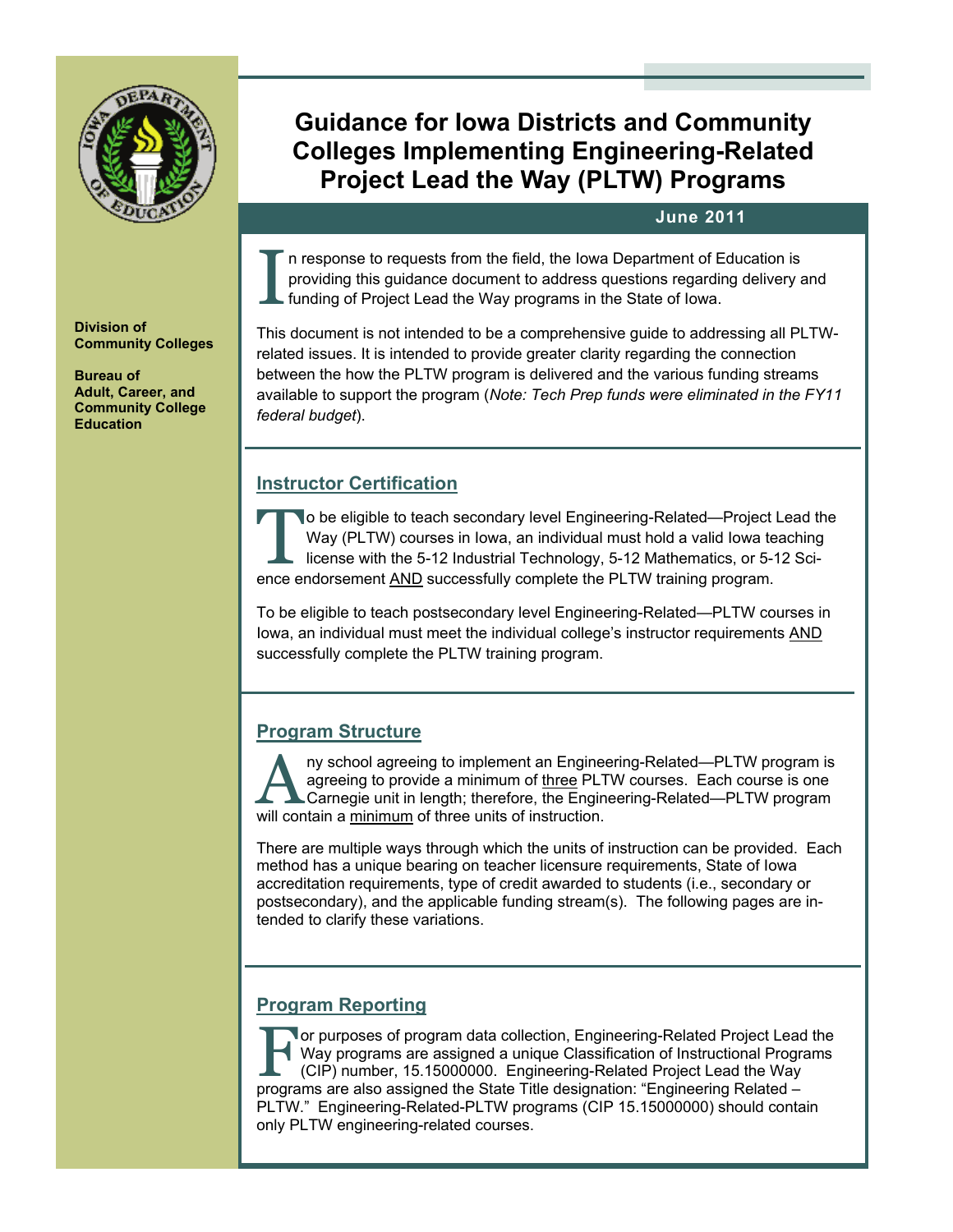|  | Guidance for Iowa Districts and Community Colleges Implementing Engineering-Related<br>Page 2<br>Project Lead the Way (PLTW) Programs |                                                                                                                                       |                                                                 |                                                                                                                                                                                                                                                |                                                                                      |                                      |                                                                     |                                  |                                     |                                                                         |
|--|---------------------------------------------------------------------------------------------------------------------------------------|---------------------------------------------------------------------------------------------------------------------------------------|-----------------------------------------------------------------|------------------------------------------------------------------------------------------------------------------------------------------------------------------------------------------------------------------------------------------------|--------------------------------------------------------------------------------------|--------------------------------------|---------------------------------------------------------------------|----------------------------------|-------------------------------------|-------------------------------------------------------------------------|
|  | <b>Unit</b><br><b>Delivery</b><br><b>Method</b>                                                                                       |                                                                                                                                       |                                                                 |                                                                                                                                                                                                                                                |                                                                                      |                                      | <b>Potential Funding Streams</b>                                    |                                  |                                     |                                                                         |
|  |                                                                                                                                       | <b>Instructor</b><br><b>Credentials</b><br>(including<br>completion of PLTW<br>training)                                              | Type of<br><b>Credit</b><br><b>Awarded to</b><br><b>Student</b> | <b>Engineering-</b><br>Related-PLTW Program Impact on 9-<br><b>12 Accreditation</b>                                                                                                                                                            | aid (1.0<br>  State foundation aid (1.<br>  per pupil aid per lowa<br>  Code Ch 257) | Perkins<br>Secondary I<br>allocation | state<br>approved program)<br>State Vocational<br>Reimbursement (if | State supplementary<br>weighting | Postsecondary Perkins<br>allocation | $\ddot{=}$<br>ا Prep allocation (i<br>Prep program)<br>Tech I<br>Tech F |
|  | Three<br>secondary<br>units taught<br>at the local<br>high school                                                                     | All units taught by<br>individual(s) holding an<br>lowa teaching license<br>with a 5-12 Industrial<br>Technology<br>endorsement       | Secondary<br>Credit Only                                        | Engineering-Related—PLTW program can be<br>used to help meet minimum vocational<br>education requirements contained in 281-IAC<br>12.5(5)(i)                                                                                                   | X                                                                                    | X                                    | $\boldsymbol{\mathsf{x}}$                                           |                                  |                                     |                                                                         |
|  |                                                                                                                                       | Some units taught by<br>individual(s) holding an<br>lowa teaching license<br>with a 5-12 Industrial<br>Technology<br>endorsement AND: |                                                                 | If approved, Engineering-Related-PLTW<br>program courses taught by Industrial<br>Technology endorsed instructor can be used in<br>an appropriate CTE program to help meet its<br>minimum unit requirements<br>$(281 - \text{IAC } 12.5(5)(i))$ | X                                                                                    |                                      | $\boldsymbol{\mathsf{x}}$                                           |                                  |                                     |                                                                         |
|  | Three<br>secondary<br>units taught<br>at the local<br>high school                                                                     | Some units taught by<br>individual(s) holding an<br>lowa teaching license<br>with a 5-12 Mathematics<br>endorsement<br><b>OR</b>      | Secondary<br>Credit Only                                        | Engineering-Related-PLTW program courses<br>taught by Mathematics endorsed instructor can<br>be used to help meet minimum requirements<br>for mathematics $(281 - \text{IAC } 12.5(5)(c))$                                                     | X                                                                                    |                                      |                                                                     |                                  |                                     |                                                                         |
|  |                                                                                                                                       | Some units taught by<br>individual(s) holding an<br>lowa teaching license<br>with a 5-12 Science en-<br>dorsement                     |                                                                 | Engineering-Related-PLTW program courses<br>taught by Science endorsed instructor can be<br>used to help meet minimum requirements for<br>science (281-IAC 12.5(5)(d))                                                                         | X                                                                                    |                                      |                                                                     |                                  |                                     |                                                                         |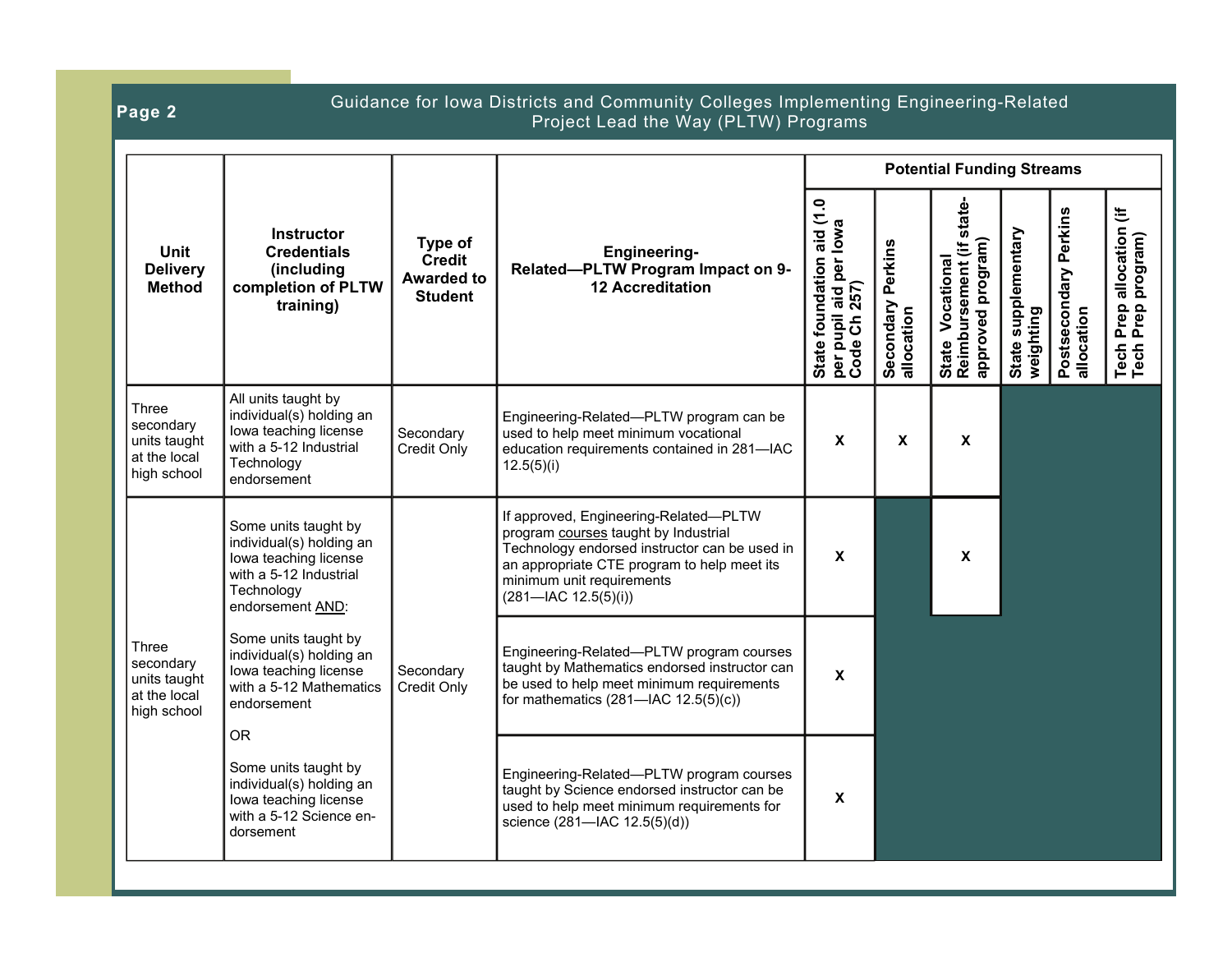| Guidance for Iowa Districts and Community Colleges Implementing Engineering-Related<br>Page 3<br>Project Lead the Way (PLTW) Programs                   |                                                                                                                                                                                                                                                                                                                                      |                                                                 |                                                                                                                                                                                                                                                                                                                                                                                                                                                                                                                                                                                                            |                                                                                |                                      |                                                                      |                                                                          |            |                                                                  |  |
|---------------------------------------------------------------------------------------------------------------------------------------------------------|--------------------------------------------------------------------------------------------------------------------------------------------------------------------------------------------------------------------------------------------------------------------------------------------------------------------------------------|-----------------------------------------------------------------|------------------------------------------------------------------------------------------------------------------------------------------------------------------------------------------------------------------------------------------------------------------------------------------------------------------------------------------------------------------------------------------------------------------------------------------------------------------------------------------------------------------------------------------------------------------------------------------------------------|--------------------------------------------------------------------------------|--------------------------------------|----------------------------------------------------------------------|--------------------------------------------------------------------------|------------|------------------------------------------------------------------|--|
|                                                                                                                                                         |                                                                                                                                                                                                                                                                                                                                      |                                                                 |                                                                                                                                                                                                                                                                                                                                                                                                                                                                                                                                                                                                            | <b>Potential Funding Streams</b>                                               |                                      |                                                                      |                                                                          |            |                                                                  |  |
| <b>Unit</b><br><b>Delivery</b><br><b>Method</b>                                                                                                         | Instructor<br><b>Credentials</b><br>(including<br>completion of PLTW<br>training)                                                                                                                                                                                                                                                    | Type of<br><b>Credit</b><br><b>Awarded to</b><br><b>Student</b> | <b>Engineering-</b><br>Related-PLTW Program Impact on 9-<br><b>12 Accreditation</b>                                                                                                                                                                                                                                                                                                                                                                                                                                                                                                                        | aid (1.0<br>State foundation aid (1.<br>per pupil aid per lowa<br>Code Ch 257) | Perkins<br>Secondary I<br>allocation | state-<br>approved program)<br>State Vocational<br>Reimbursement (if | weighting (see footnote)<br>Postsecondary Perkins<br>State supplementary | allocation | allocation (if<br>program)<br>Prep a<br>Prep I<br>Tech  <br>Tech |  |
| Three<br>secondary<br>units taught<br>at the local<br>high school                                                                                       | Some units taught by<br>individual(s) holding an<br>lowa teaching license<br>with a 5-12 Industrial<br>Technology<br>endorsement<br>AND/OR<br>Some units team taught<br>by an individual with a 5-<br>12 Industrial Technology<br>endorsement and an<br>individual with either a 5-<br>12 Mathematics or 5-12<br>Science endorsement | Secondary<br>Credit Only                                        | If approved, Engineering-Related-PLTW pro-<br>gram courses taught by Industrial Technology<br>endorsed instructor can be used in an appropri-<br>ate CTE program to help meet its minimum unit<br>requirements<br>Team taught courses can be used to help meet<br>minimum requirements for vocational educa-<br>tion, mathematics, or science according to the<br>endorsement held by the instructors; however,<br>the total units used for accreditation cannot<br>exceed the total units for the program (i.e., a<br>one unit course cannot be counted as one unit<br>of CTE and one unit of mathematics | X                                                                              | X                                    | X                                                                    |                                                                          |            |                                                                  |  |
| Three<br>secondary<br>units taught -<br>some units<br>taught at the<br>local high<br>school, some<br>units taught<br>at a<br>cooperating<br>high school | Refer to instructor<br>license scenarios<br>provided above and on<br>previous pages                                                                                                                                                                                                                                                  | Secondary<br>Credit Only                                        | Refer to the guidance provided on previous<br>pages for the particular instructor license sce-<br>nario                                                                                                                                                                                                                                                                                                                                                                                                                                                                                                    | X                                                                              | $x^*$                                | See footnotes at<br>bottom of Page 5<br>$X^*$                        | ◆<br>X#                                                                  |            |                                                                  |  |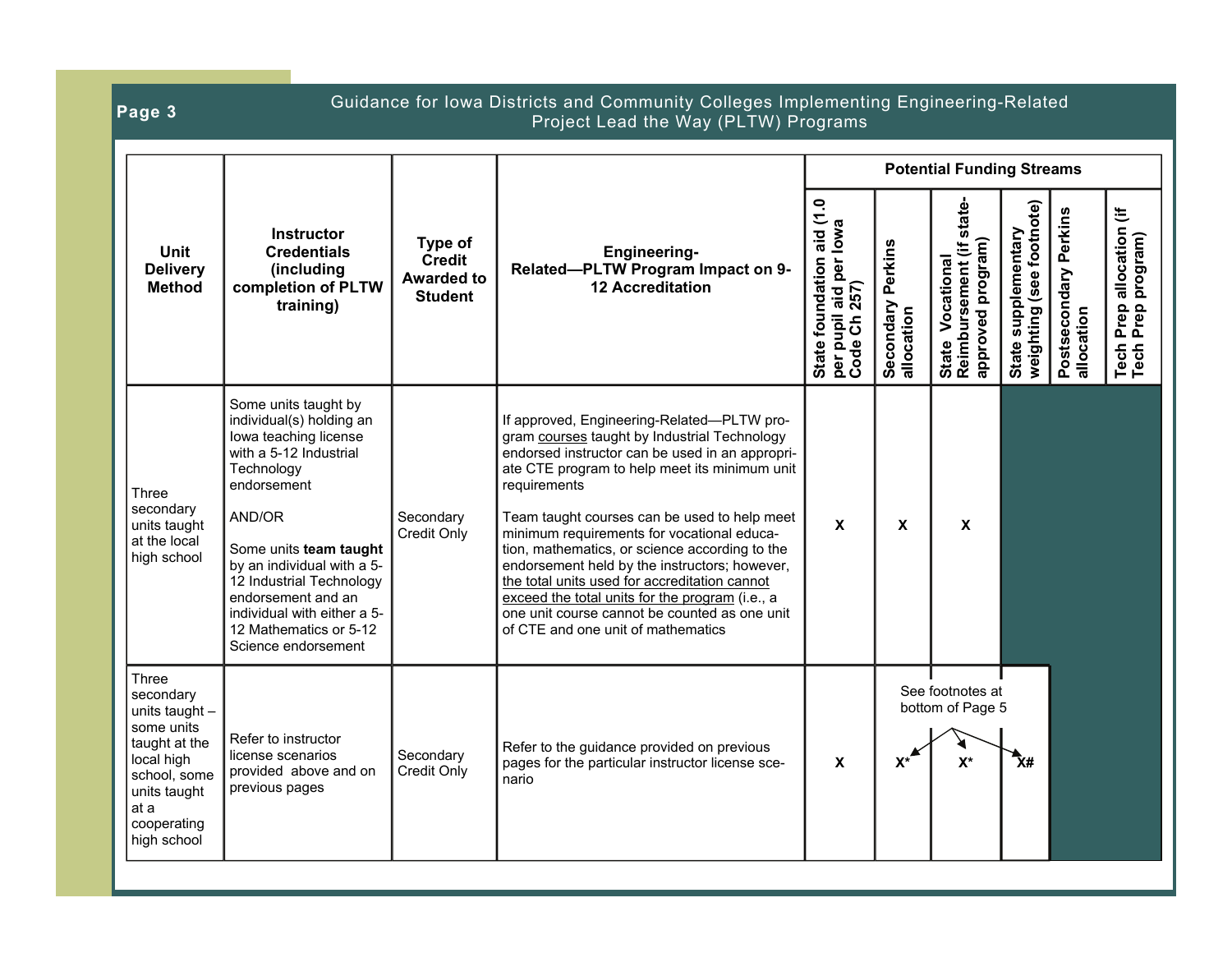| Page 4                                                                                                                                                                                                |                                                                                                                                                                                                                                                                                           |                                                                           | Guidance for Iowa Districts and Community Colleges Implementing Engineering-Related<br>Project Lead the Way (PLTW) Programs                  |                                                                                        |                                    |                                                                         |                                                   |                                     |                                                             |
|-------------------------------------------------------------------------------------------------------------------------------------------------------------------------------------------------------|-------------------------------------------------------------------------------------------------------------------------------------------------------------------------------------------------------------------------------------------------------------------------------------------|---------------------------------------------------------------------------|----------------------------------------------------------------------------------------------------------------------------------------------|----------------------------------------------------------------------------------------|------------------------------------|-------------------------------------------------------------------------|---------------------------------------------------|-------------------------------------|-------------------------------------------------------------|
|                                                                                                                                                                                                       |                                                                                                                                                                                                                                                                                           |                                                                           |                                                                                                                                              | <b>Potential Funding Streams</b>                                                       |                                    |                                                                         |                                                   |                                     |                                                             |
| <b>Unit</b><br><b>Delivery</b><br><b>Method</b>                                                                                                                                                       | <b>Instructor</b><br><b>Credentials</b><br>(including<br>completion of PLTW<br>training)                                                                                                                                                                                                  | Type of<br><b>Credit</b><br><b>Awarded to</b><br><b>Student</b>           | <b>Engineering-</b><br>Related-PLTW Program Impact on 9-<br><b>12 Accreditation</b>                                                          | aid (1.0<br>aid per lowa<br>foundation<br>257)<br>State four<br>per pupil<br>Code Ch 2 | Perkins<br>Secondary<br>allocation | state-<br>program)<br>State Vocational<br>Reimbursement (if<br>approved | weighting (see footnote)<br>supplemental<br>State | Postsecondary Perkins<br>allocation | こ<br>allocation<br>program)<br>Prep<br>Prep<br>Tech<br>Tech |
| Three units<br>$taught -$<br>Some as<br>secondary<br>units taught<br>at a local high<br>school, some<br>as post-<br>secondary<br>units pro-<br>vided through<br>a cooperating<br>community<br>college | All secondary units<br>taught by individual(s)<br>holding an lowa teaching<br>license with a 5-12 In-<br>dustrial Technology en-<br>dorsement<br>All postsecondary units<br>taught by individual(s)<br>approved by the<br>community college and<br>meeting college hiring<br>requirements | Secondary<br>Credit Only<br>Secondary<br>and Post-<br>secondary<br>Credit | Engineering-Related-PLTW program can be<br>used to help meet minimum vocational<br>education requirements contained in 281-IAC<br>12.5(5)(i) | $\mathbf x$                                                                            | $\mathsf{X}^\star$                 | See footnotes at<br>bottom of Page 5<br>$X^*$                           | γ۸                                                | X                                   | <b>X</b>                                                    |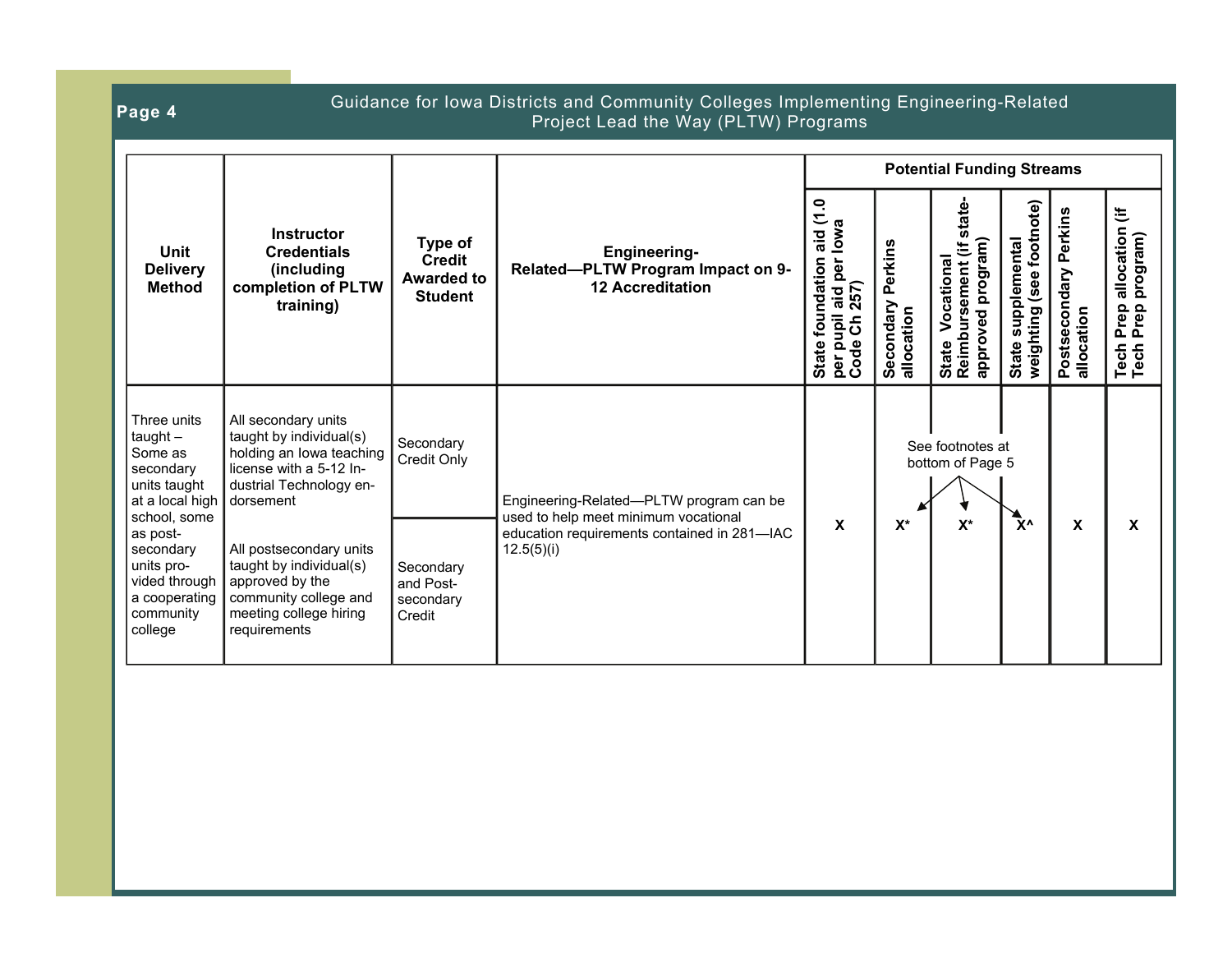| Page 5                                                                                                                   |                                                                                                                                              |                                                                 | Guidance for Iowa Districts and Community Colleges Implementing Engineering-Related<br>Project Lead the Way (PLTW) Programs                                                                                                                                                                                                         |                                                                                |                                            |                                                                      |                                                   |                                     |                                                               |  |
|--------------------------------------------------------------------------------------------------------------------------|----------------------------------------------------------------------------------------------------------------------------------------------|-----------------------------------------------------------------|-------------------------------------------------------------------------------------------------------------------------------------------------------------------------------------------------------------------------------------------------------------------------------------------------------------------------------------|--------------------------------------------------------------------------------|--------------------------------------------|----------------------------------------------------------------------|---------------------------------------------------|-------------------------------------|---------------------------------------------------------------|--|
|                                                                                                                          |                                                                                                                                              |                                                                 |                                                                                                                                                                                                                                                                                                                                     | <b>Potential Funding Streams</b>                                               |                                            |                                                                      |                                                   |                                     |                                                               |  |
| <b>Unit</b><br><b>Delivery</b><br><b>Method</b>                                                                          | <b>Instructor</b><br><b>Credentials</b><br>(including<br>completion of PLTW<br>training)                                                     | Type of<br><b>Credit</b><br><b>Awarded to</b><br><b>Student</b> | <b>Engineering-</b><br>Related-PLTW Program Impact on 9-<br><b>12 Accreditation</b>                                                                                                                                                                                                                                                 | aid (1.0<br>State foundation aid (1.<br>per pupil aid per lowa<br>Code Ch 257) | Perkins<br>Secondary<br>allocation         | state-<br>approved program)<br>State Vocational<br>Reimbursement (if | weighting (see footnote)<br>supplemental<br>State | Postsecondary Perkins<br>allocation | Ë<br>allocation<br>program)<br>Prep<br>Prep<br>Tech<br>Tech I |  |
| Minimum of<br>three units<br>$taught -$<br>Some<br>secondary<br>units taught<br>at a local high<br>school, some<br>post- | Secondary units taught<br>by individual(s) holding<br>an Iowa teaching license<br>with 5-12 Mathematics<br>or 5-12 Science en-<br>dorsement  | Secondary<br>Credit Only                                        | Secondary courses taught by person holding 5-<br>12 Mathematics endorsement can be used to<br>help meet minimum requirements for<br>mathematics (281-IAC 12.5(5)(c)<br>Secondary courses taught by person holding 5-<br>12 Science endorsement can be used to help<br>meet minimum requirements for science (281-<br>IAC 12.5(5)(d) | X                                                                              | See footnotes at<br>bottom of this<br>page |                                                                      |                                                   |                                     | X                                                             |  |
| secondary<br>units<br>provided<br>through a<br>cooperating<br>community<br>college                                       | All postsecondary units<br>taught by individual(s)<br>approved by the commu-<br>nity college and meeting<br>college hiring require-<br>ments | Secondary<br>and Post-<br>secondary<br>Credit                   | Engineering-Related-PLTW program courses<br>taught by an approved community college<br>instructor can be used in an appropriate<br>secondary CTE program to help meet its<br>minimum unit requirements                                                                                                                              | $\mathsf{X}^\star$                                                             |                                            |                                                                      | $X^{\Lambda}$                                     | X                                   | $\mathbf{x}$                                                  |  |
| Minimum of<br>three units $-$<br>all provided<br>through a<br>cooperating<br>community<br>college                        | All units taught by indi-<br>vidual(s) approved by<br>the community college<br>and meeting college<br>hiring requirements                    | Secondary<br>and Post-<br>secondary                             | Engineering-Related-PLTW program can be<br>used to help meet minimum vocational educa-<br>tion requirements contained in 281-IAC<br>12.5(5)(i)                                                                                                                                                                                      | X                                                                              | $\mathsf{X}^\star$                         |                                                                      | $X^{\Lambda}$                                     | X                                   | X                                                             |  |

**\*** Eligible for the indicated funding source only if all related requirements are met (e.g., the instructor(s) hold the Industrial Technology endorsement)

**#** May be eligible for one of the "district-to-district" supplementary weighting options provided through Iowa Code section 257.11(2)(a) or 257.11(2)(d)

**^** Eligible for "district-to-community college" supplemental weighting **only if the units are beyond the minimum required for accreditation** AND all other requirements in Iowa Code section 257.11(3) are met